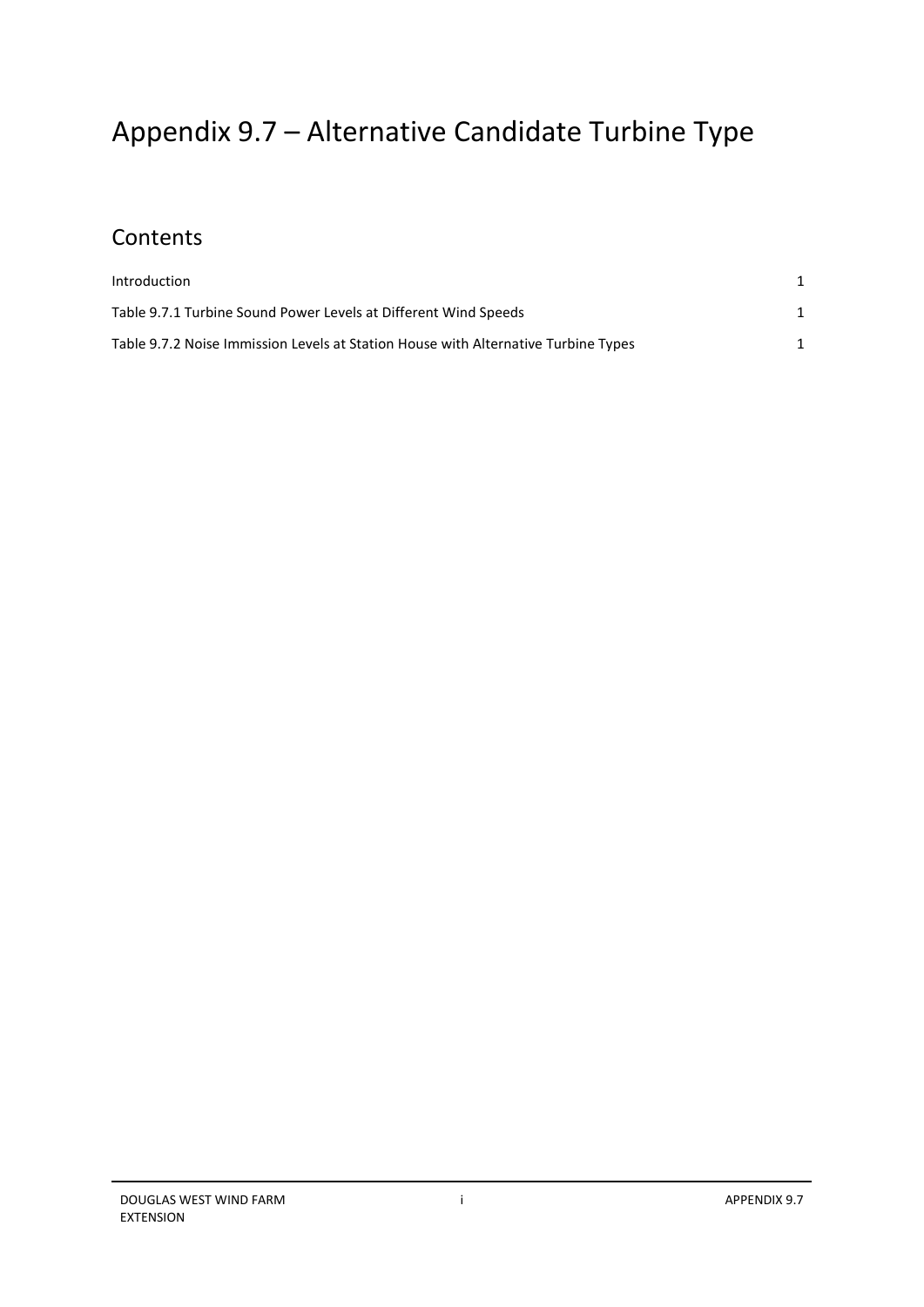This page is intentionally blank.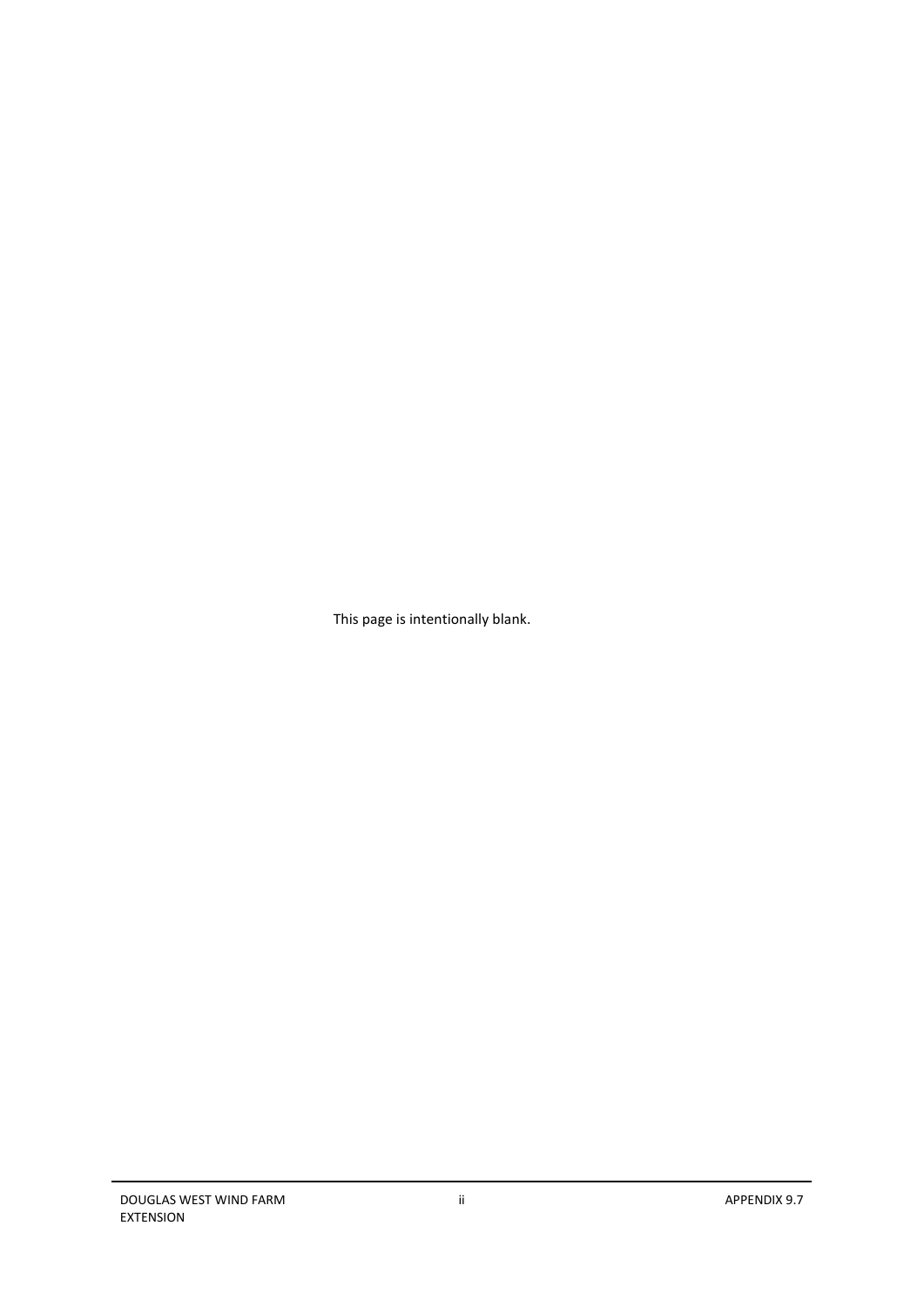## Appendix 9.7: Alternative Candidate Turbine Types

## <span id="page-2-0"></span>*Introduction*

The noise assessments for the Proposed Development (solus) and therefore cumulatively (all turbines in the locality) assume as candidate turbine the Siemens Gamesa SG-3.4-132. The application, however, is for a size and rating of wind turbine that would allow for types of up to 6MW nominal capacity. The most likely such turbine is the Siemens Gamesa SG-6.0-155. Table 9.7.1 shows the noise emission characteristics of the two turbine types against wind speed (at a standardised height of 10 m. For the avoidance of doubt, the sound power levels shown include the uncertainties according to the guidance in the Institute of Acoustics Good Practice Guide (the uncertainty added for calculation purposes is the same for either turbine type).

**Table 9.7.1 – Turbine Sound Power Levels at Different Wind Speeds (at 10 m Height)**

| <b>Turbine Type</b> | $4 \text{ m/s}$ | $5 \, \text{m/s}$ | $6 \, \text{m/s}$ | 7 <sub>m/s</sub> | 8 <sub>m/s</sub> | 9 <sub>m/s</sub> | $10 \text{ m/s}$ | $11 \text{ m/s}$ | $12 \text{ m/s}$ |
|---------------------|-----------------|-------------------|-------------------|------------------|------------------|------------------|------------------|------------------|------------------|
| SG-3.4-132          | 100.1           | 105.3             | 108.0             | 108.3            | 108.2            | 108.2            | 108.2            | 108.2            | 108.2            |
| $SG-6.0-155$        | 99.5            | 104.7             | 107.7             | 107.7            | 107.7            | 107.7            | 107.7            | 107.7            | 107.7            |

Table 9.7.2 compares the overall noise immission levels from the Proposed Development occurring at R2, Station House, this being the receptor with the minimum average distance from the array of turbines. The results are presented to the nearest 0.1dB for clarity. The difference between the two is also presented in Table 9.7.1.

**Table 9.7.2 – Noise Immission Levels at Station House with Alternative Turbine Types**

| <b>Turbine Type</b> | $4 \text{ m/s}$ | $5 \, \text{m/s}$ | 6 <sub>m/s</sub> | 7 <sub>m/s</sub> | 8 <sub>m/s</sub> | 9 <sub>m/s</sub> | $10 \text{ m/s}$ | $11 \text{ m/s}$ | $12 \text{ m/s}$ |
|---------------------|-----------------|-------------------|------------------|------------------|------------------|------------------|------------------|------------------|------------------|
| SG-3.4-132          | 26.8            | 32.0              | 34.7             | 35.0             | 34.9             | 34.9             | 34.9             | 34.9             | 34.9             |
| $SG-6.0-155$        | 24.6            | 29.9              | 32.6             | 32.6             | 32.6             | 32.6             | 32.6             | 32.6             | 32.6             |
| <b>Difference</b>   | 2.2             | 2.1               | 2.1              | 2.4              | 2.3              | 2.3              | 2.3              | 2.3              | 2.3              |

No allowance is made for directivity, and every turbine is treated as if it were directly upwind of the receptor. Table 9.7.2 shows that the calculated worst-case cumulative noise immission levels in terms of dB LA90.10min against the derived wind speed at 10m height would be just over 2dB lower for the larger and more powerful turbine type.